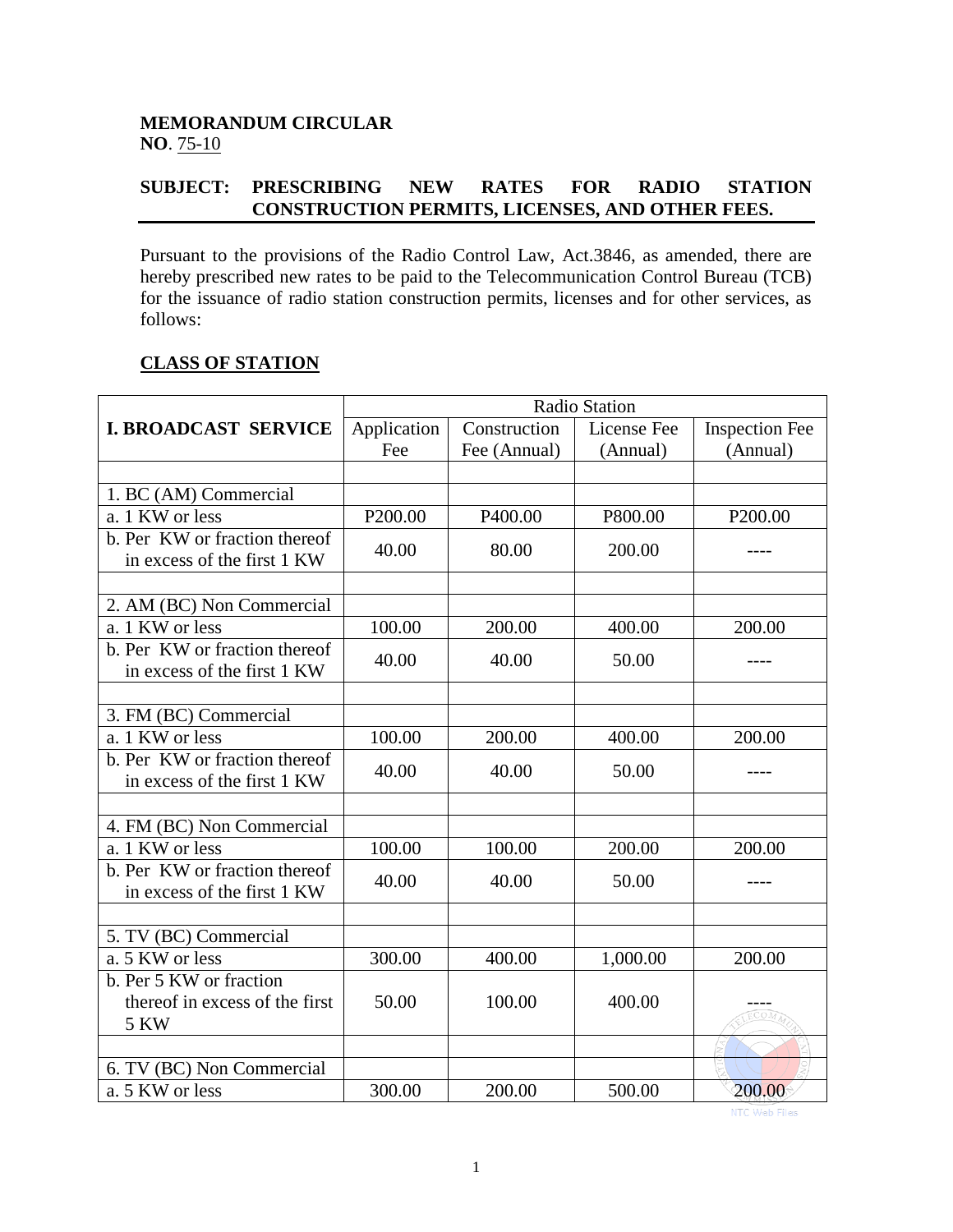| b. Per 5 KW or fraction<br>thereof in excess of the first<br>5 KW                                         | 50.00       | 100.00       | 400.00        |                |
|-----------------------------------------------------------------------------------------------------------|-------------|--------------|---------------|----------------|
|                                                                                                           |             |              |               |                |
| 7. HF (BC) Commercial/Non<br>Commercial (Short Wave)                                                      |             |              |               |                |
| a. 50 KW or less                                                                                          | 100.00      | 200.00       | 300.00        | 200.00         |
| b. Per 10 KW or fraction<br>thereof in excess of the first<br><b>50 KW</b>                                | 50.00       | 100.00       | 50.00         |                |
|                                                                                                           |             |              |               |                |
| 8. CATV                                                                                                   | 500.00      | 1,000.00     | 2,000.00      | 500.00         |
| 9. TV Translator                                                                                          | 150.00      | 250.00       | 500.00        | 200.00         |
|                                                                                                           |             |              |               |                |
|                                                                                                           |             |              | Radio Station |                |
| <b>II. FIXED SERVICES</b>                                                                                 | Application | Construction | License Fee   | Inspection Fee |
|                                                                                                           | Fee         | Fee (Annual) | (Annual)      | (Annual)       |
| A. Public Fixed Point to Point                                                                            |             |              |               |                |
| 1. Transoceanic                                                                                           |             |              |               |                |
| High-powered<br>a.                                                                                        |             |              |               |                |
| transoceanic public fixed<br>point to point                                                               | 175.00      | 180.00       | 600.00        | 100.00         |
| b. Medium-powered<br>transoceanic public fixed<br>point to point                                          | 150.00      | 210.00       | 500.00        | 100.00         |
| b. Low-powered<br>transoceanic public fixed<br>point to point                                             | 125.00      | 180.00       | 400.00        | 100.00         |
| 2. Domestic Fixed Point to                                                                                |             |              |               |                |
| Point                                                                                                     |             |              |               |                |
| a. High-powered transoceanic<br>public fixed point to point                                               | 200.00      | 180.00       | 360.00        | 100.00         |
| b. Medium-powered<br>transoceanic public fixed<br>point to point                                          | 160.00      | 150.00       | 300.00        | 100.00         |
| c. Low-powered transoceanic<br>public fixed point to point                                                | 120.00      | 120.00       | 250.00        | 100.00         |
| d. Multichannel stations open<br>for public correspondence,<br>for every channel operated/<br>applied for | 200.00      | 200.00       | 400.00        | 100.00         |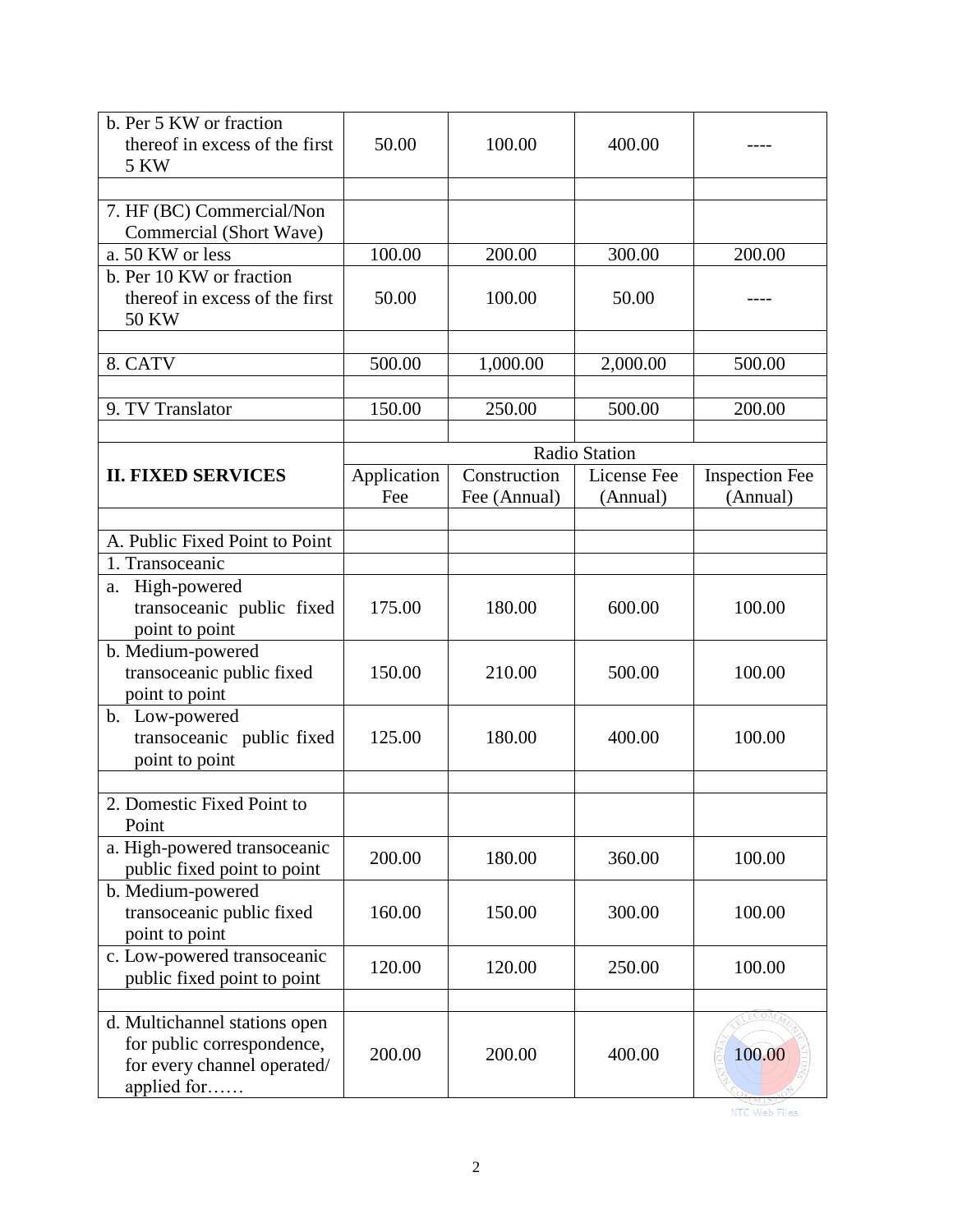| <b>B.</b> Private Fixed Point to<br><b>Point Station</b>                                                  |                    |                              |                         |                                   |
|-----------------------------------------------------------------------------------------------------------|--------------------|------------------------------|-------------------------|-----------------------------------|
| a. High-powered transoceanic<br>public fixed point to point                                               | 80.00              | 200.00                       | 360.00                  | 100.00                            |
| b. Medium-powered<br>transoceanic public fixed<br>point to point                                          | 60.00              | 150.00                       | 300.00                  | 100.00                            |
| c. Low-powered transoceanic<br>public fixed point to point                                                | 40.00              | 120.00                       | 240.00                  | 100.00                            |
| d. Multichannel stations open<br>for public correspondence,<br>for every channel operated/<br>applied for | 120.00             | 200.00                       | 300.00                  | 100.00                            |
|                                                                                                           |                    |                              | Radio Station           |                                   |
| <b>III. MARITIME MOBILE</b><br><b>SERVICE</b>                                                             | Application<br>Fee | Construction<br>Fee (Annual) | License Fee<br>(Annual) | <b>Inspection Fee</b><br>(Annual) |
|                                                                                                           |                    |                              |                         |                                   |
| A. Coast Stations                                                                                         |                    |                              |                         |                                   |
| 1. Public Coast Station                                                                                   |                    |                              |                         |                                   |
| a. High-powered public coast<br>station                                                                   | 300.00             | 250.00                       | 500.00                  | 120.00                            |
| b. Medium-powered public<br>coast station                                                                 | 240.00             | 200.00                       | 400.00                  | 90.00                             |
| c. Low-powered public coast<br>station                                                                    | 180.00             | 160.00                       | 300.00                  | 60.00                             |
|                                                                                                           |                    |                              |                         |                                   |
| 2. Private Coast Station                                                                                  |                    |                              |                         |                                   |
| a. High-powered public coast<br>station                                                                   | 120.00             | 250.00                       | 400.00                  | 100.00                            |
| b. Medium-powered public<br>coast station                                                                 | 100.00             | 200.00                       | 350.00                  | 100.00                            |
| c. Low-powered public coast<br>station                                                                    | 80.00              | 180.00                       | 300.00                  | 100.00                            |
|                                                                                                           |                    |                              |                         |                                   |
| <b>B.</b> Ship Station                                                                                    |                    |                              |                         |                                   |
| a. High-powered public coast<br>station                                                                   | 100.00             | 150.00                       | 250.00                  | 100.00                            |
| b. Medium-powered public<br>coast station                                                                 | 75.00              | 150.00                       | 200.00                  | 100.00                            |
| c. Low-powered public coast<br>station                                                                    | 50.00              | 100.00                       | 150.00                  | 100.00                            |
|                                                                                                           |                    |                              |                         | ECOM                              |
| C. Portable Station On Board<br>Vessel                                                                    | 10.00              | 20.00                        | 30.00                   | 20.00                             |
|                                                                                                           |                    |                              |                         |                                   |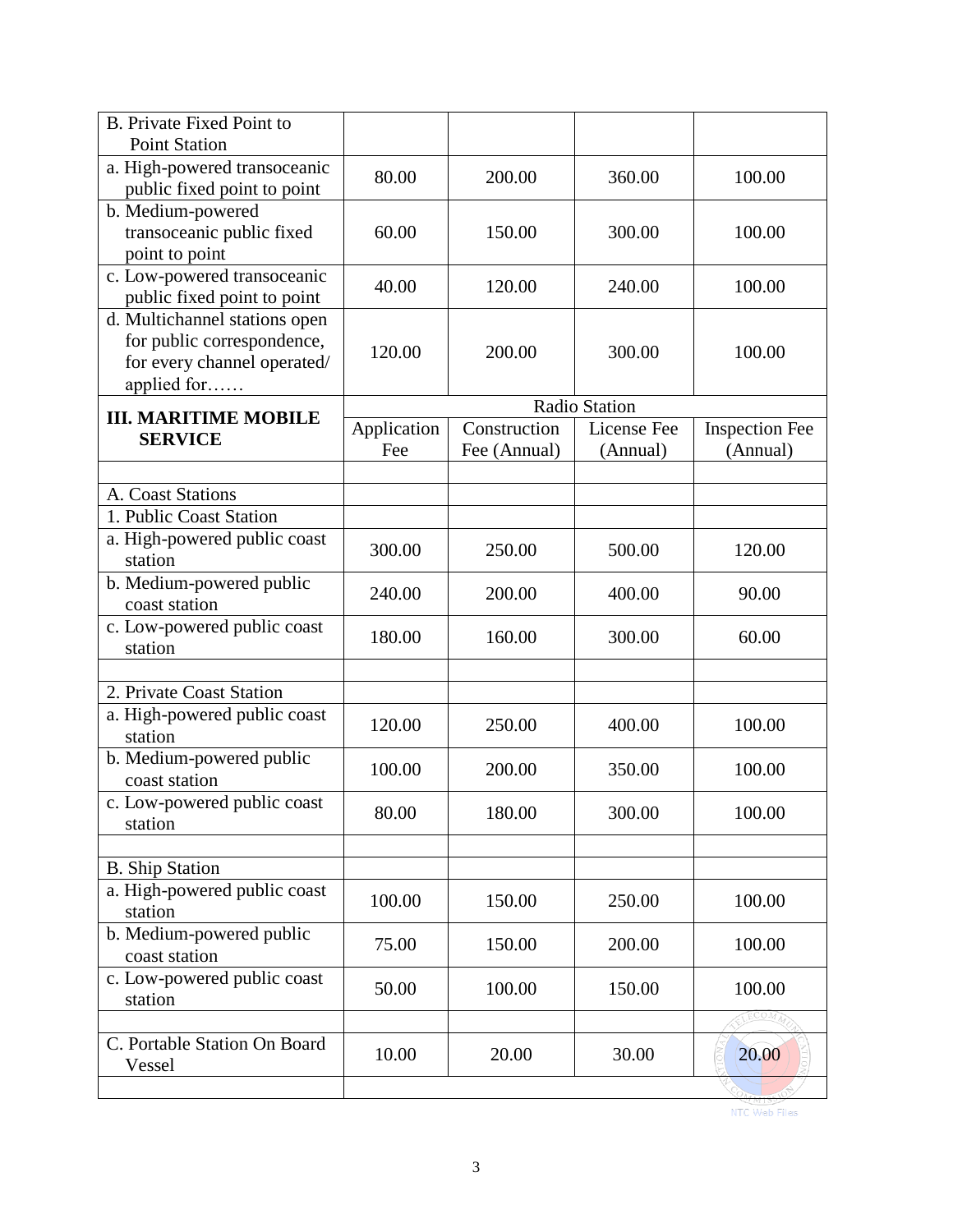|                                             | Radio Station |              |                      |                       |
|---------------------------------------------|---------------|--------------|----------------------|-----------------------|
| <b>IV. LAND MOBILE</b><br><b>SERVICES</b>   | Application   | Construction | License Fee          | <b>Inspection Fee</b> |
|                                             | Fee           | Fee (Annual) | (Annual)             | (Annual)              |
|                                             |               |              |                      |                       |
| A. Base Station                             |               |              |                      |                       |
| 1. High-powered base<br>station             | 30.00         | 60.00        | 240.00               | 40.00                 |
| 2. Medium-powered<br>base station           | 20.00         | 50.00        | 200.00               | 30.00                 |
| 3. Low-powered base station                 | 10.00         | 40.00        | 160.00               | 20.00                 |
|                                             |               |              |                      |                       |
| <b>B.</b> Land Mobile Station               |               |              |                      |                       |
| 1. High-powered land mobile<br>station      | 40.00         | 60.00        | 360.00               | 40.00                 |
| 2. Medium-powered land<br>mobile station    | 20.00         | 50.00        | 300.00               | 30.00                 |
| 3. Low-powered land mobile<br>station       | 30.00         | 40.00        | 240.00               | 20.00                 |
| <b>V. AERONAUTICAL</b>                      |               |              | <b>Radio Station</b> |                       |
| <b>SERVICES</b>                             | Application   | Construction | License Fee          | <b>Inspection Fee</b> |
|                                             | Fee           | Fee (Annual) | (Annual)             | (Annual)              |
|                                             |               |              |                      |                       |
| A. Aircraft Station                         |               |              |                      |                       |
| 1. High-powered aircraft fixed<br>station   | 100.00        | 250.00       | 350.00               | 100.00                |
| 2. Medium-powered aircraft<br>fixed station | 75.00         | 200.00       | 300.00               | 100.00                |
| 3. Low-powered aircraft fixed<br>station    | 50.00         | 150.00       | 250.00               | 100.00                |
|                                             |               |              |                      |                       |
| <b>B.</b> Aeronautical Fixed Station        |               |              |                      |                       |
| 1. High-powered fixed<br>station            | 100.00        | 250.00       | 350.00               | 100.00                |
| 2. Medium-powered<br>fixed station          | 75.00         | 200.00       | 300.00               | 100.00                |
| 3. Low-powered fixed<br>station             | 50.00         | 150.00       | 250.00               | 100.00                |
|                                             |               |              |                      |                       |
| C. Navigational Station                     |               |              |                      |                       |
| 1. High-powered station                     | 100.00        | 250.00       | 350.00               | 100.00                |
| 2. Medium-powered station                   | 75.00         | 200.00       | 300.00               | 100.00                |
| 3. Low-powered station                      | 50.00         | 150.00       | 250.00               | 100.00                |
|                                             |               |              |                      |                       |

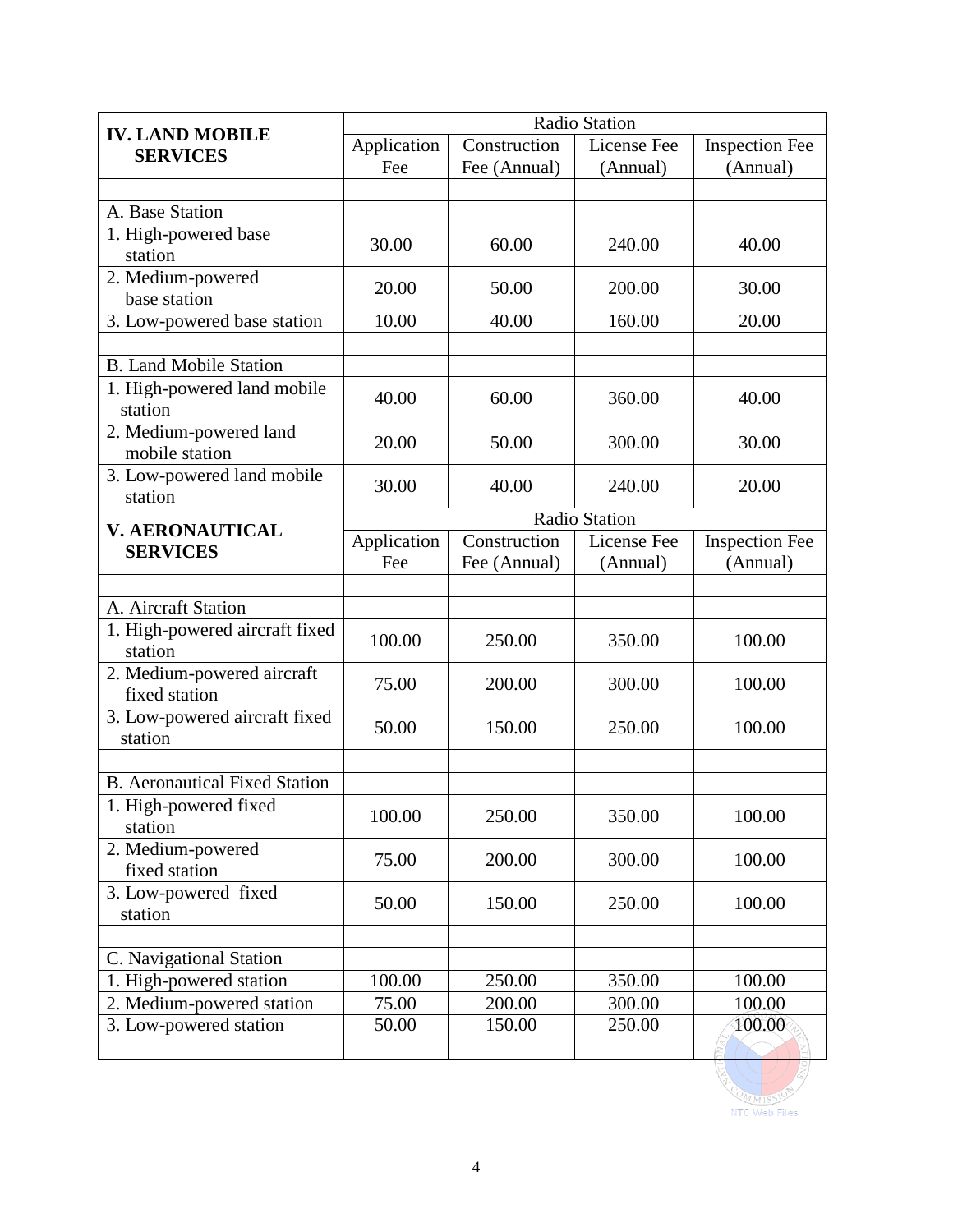| <b>VI. CITIZEN'S RADIO</b>       | Radio Station |              |               |                       |
|----------------------------------|---------------|--------------|---------------|-----------------------|
| <b>SERVICE</b>                   | Application   | Construction | License Fee   | <b>Inspection Fee</b> |
|                                  | Fee           | Fee (Annual) | (Annual)      | (Annual)              |
|                                  |               |              |               |                       |
| Citizen's Radio Station          |               |              |               |                       |
| a. Class "A"                     | 30.00         |              | 120.00        | 100.00                |
| b. Class "B"                     | 30.00         | ----         | 60.00         | 100.00                |
| c. Class "C"                     | 20.00         | ----         | 40.00         | 100.00                |
|                                  |               |              |               |                       |
| <b>VII. AMATUER RADIO</b>        |               |              | Radio Station |                       |
| <b>SERVICE</b>                   | Application   | Construction | License Fee   | <b>Inspection Fee</b> |
|                                  | Fee           | Fee (Annual) | (Annual)      | (Annual)              |
|                                  |               |              |               |                       |
| 1. High-powered station          | 25.00         | 60.00        | 100.00        | 100.00                |
| 2. Medium-powered station        | 20.00         | 50.00        | 80.00         | 100.00                |
| 3. Low-powered station           | 15.00         | 40.00        | 60.00         | 100.00                |
|                                  |               |              |               |                       |
| <b>Amateur Mobile Station</b>    | 25.00         | 60.00        | 100.00        | 100.00                |
| 1.High-powered station           | 20.00         | 50.00        | 80.00         | 100.00                |
| 2. Medium-powered station        | 15.00         | 40.00        | 60.00         | 100.00                |
| 3. Low-powered station           |               |              |               |                       |
|                                  |               |              |               |                       |
|                                  |               |              | Radio Station |                       |
| <b>VIII. SPECIAL SERVICES</b>    | Application   | Construction | License Fee   | <b>Inspection Fee</b> |
|                                  | Fee           | Fee (Annual) | (Annual)      | (Annual)              |
|                                  |               |              |               |                       |
| A. Radio Paging Station          |               |              |               |                       |
| 1. Public Radio Paging           |               |              |               |                       |
| <b>Station (Commercial)</b>      |               |              |               |                       |
| a. High-powered station          | 100.00        | 200.00       | 800.00        | 100.00                |
| b. Medium-powered station        | 60.00         | 150.00       | 650.00        | 80.00                 |
| c. Low-powered station           | 30.00         | 100.00       | 450.00        | 60.00                 |
|                                  |               |              |               |                       |
| 2. Private Radio Paging          |               |              |               |                       |
| <b>Station (Non Commercial)</b>  |               |              |               |                       |
| a. High-powered station          | 50.00         | 120.00       | 550.00        | 80.00                 |
| b. Medium-powered station        | 40.00         | 100.00       | 400.00        | 50.00                 |
| c. Low-powered station           | 25.00         | 60.00        | 250.00        | 35.00                 |
|                                  |               |              |               |                       |
| <b>B.</b> Radio Training Station | 50.00         | 50.00        | 100.00        | 100.00                |
| C. Certification of              |               |              | 300.00        | ECOM                  |
| Recognition                      |               |              |               |                       |
| D. Instructor Certificate to     |               |              | 50.00         |                       |
| Teach                            |               |              |               |                       |
|                                  |               |              |               | OMMIS                 |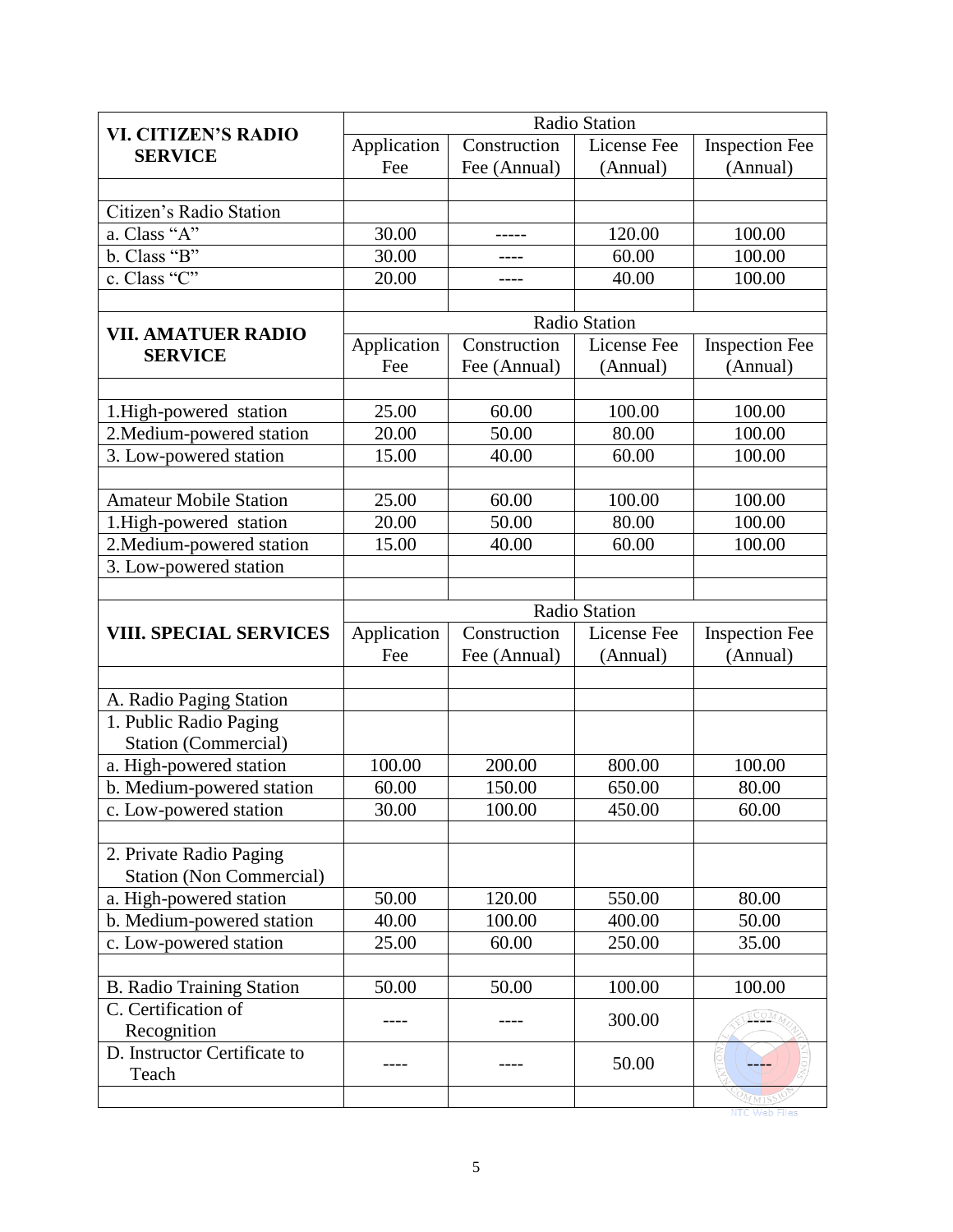| IX. PRIVATE FIXED POINT TO POINT STATION OPERATING ON TIME<br><b>SHARING BASIS: (License Fee)</b>          |                                                                                                                           |  |  |
|------------------------------------------------------------------------------------------------------------|---------------------------------------------------------------------------------------------------------------------------|--|--|
|                                                                                                            |                                                                                                                           |  |  |
| 1. Not more than two hours operation per day:                                                              |                                                                                                                           |  |  |
| a. High-powered station                                                                                    | P90.00                                                                                                                    |  |  |
| b. Medium-powered station                                                                                  | 75.00                                                                                                                     |  |  |
| c. Low-powered station                                                                                     | 60.00                                                                                                                     |  |  |
|                                                                                                            |                                                                                                                           |  |  |
| 2. Not more than four hours operation per day:                                                             |                                                                                                                           |  |  |
| a. High-powered station                                                                                    | 200.00                                                                                                                    |  |  |
| b. Medium-powered station                                                                                  | 160.00                                                                                                                    |  |  |
| c. Low-powered station                                                                                     | 120.00                                                                                                                    |  |  |
|                                                                                                            |                                                                                                                           |  |  |
| <b>TRANSMITTERS AND/OR OF LOCATION:</b>                                                                    | X. FOR ANY CHANGE IN AN EXISTING STATION WHICH INVOLVES THE<br><b>INSTALLATION OF ADDITIONAL TRANSMITTERS, CHANGES OF</b> |  |  |
| 1. Station Open For Public Correspondence:                                                                 |                                                                                                                           |  |  |
| a. High-powered station                                                                                    | 110.00                                                                                                                    |  |  |
| b. Medium-powered station                                                                                  | 90.00                                                                                                                     |  |  |
| c. Low-powered station                                                                                     | 75.00                                                                                                                     |  |  |
|                                                                                                            |                                                                                                                           |  |  |
| 2. Station Open For Private Correspondence Only:                                                           |                                                                                                                           |  |  |
| a. High-powered station                                                                                    | 50.00                                                                                                                     |  |  |
| b. Medium-powered station                                                                                  | 40.00                                                                                                                     |  |  |
| c. Low-powered station                                                                                     | 35.00                                                                                                                     |  |  |
|                                                                                                            |                                                                                                                           |  |  |
| XI. FOR ANY CHANGE, ALTERATION OR MODIFICATION IN THE<br>WITH THE PREVIOUS APPLICATION, PREMIT OR LICENSE: | <b>EXISTING STATION THE RESULT OF WHICH DOES NOT CONFORM</b>                                                              |  |  |
| 1. Stations Open For Public Correspondence:                                                                |                                                                                                                           |  |  |
| a. High-powered station                                                                                    | 100.00                                                                                                                    |  |  |
| b. Medium-powered station                                                                                  | 85.00                                                                                                                     |  |  |
| c. Low-powered station                                                                                     | 55.00                                                                                                                     |  |  |
|                                                                                                            |                                                                                                                           |  |  |
| X. VARIOUS PERMITS                                                                                         |                                                                                                                           |  |  |
|                                                                                                            |                                                                                                                           |  |  |
| 1. Permit to Purchase Transmitters/Transceivers:                                                           |                                                                                                                           |  |  |
| a. High-powered                                                                                            | 80.00                                                                                                                     |  |  |
| b. Medium-powered                                                                                          | 50.00                                                                                                                     |  |  |
| c. Low-powered                                                                                             | 30.00                                                                                                                     |  |  |
| 2. Permit to Possess, Own, Sell or Transfer Transmitter/Transceiver:                                       | OMM1S'                                                                                                                    |  |  |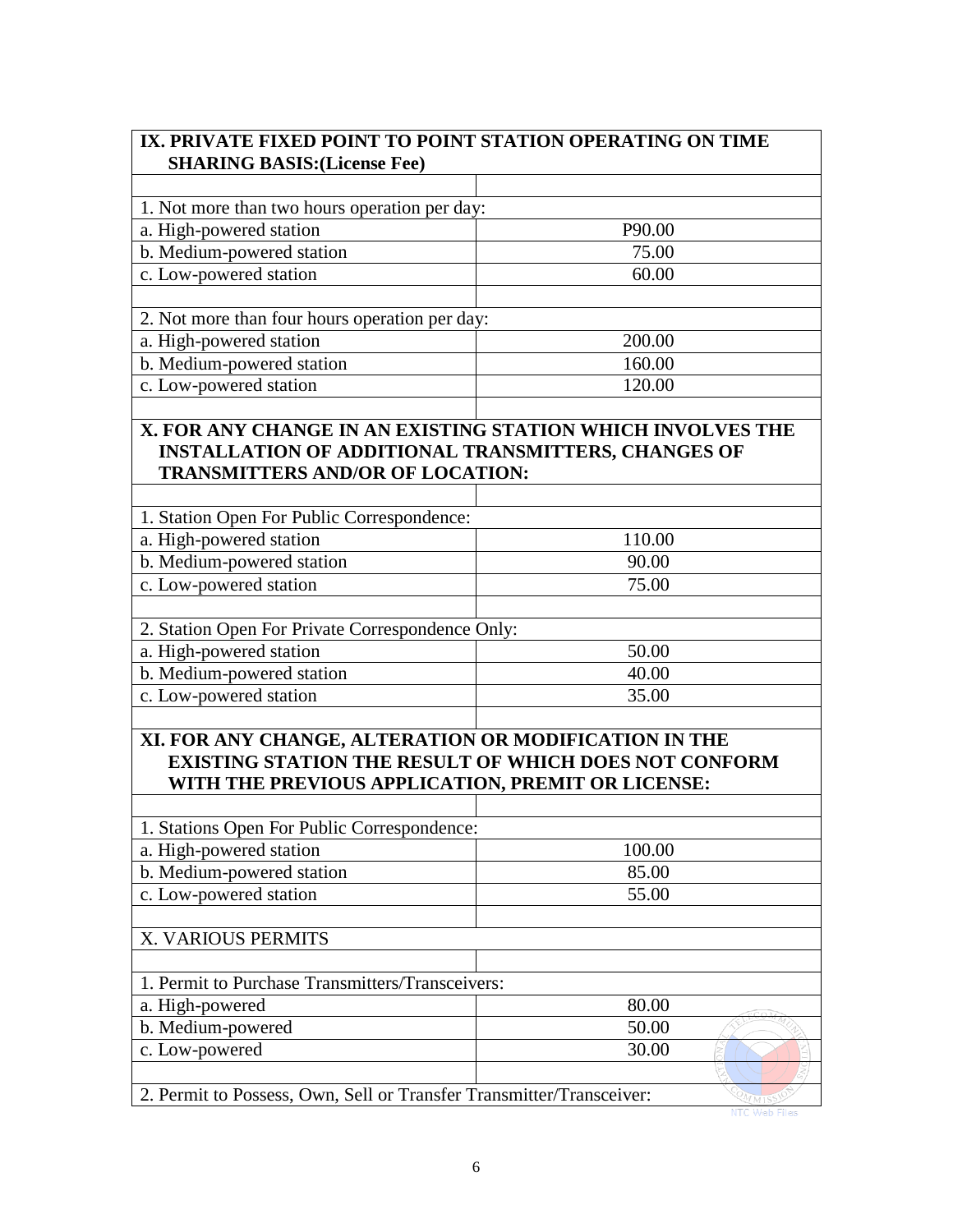| a. High-powered                                                         |                        | 30.00                                                |  |  |
|-------------------------------------------------------------------------|------------------------|------------------------------------------------------|--|--|
| b. Medium-powered                                                       |                        | 25.00                                                |  |  |
| c. Low-powered                                                          |                        | 20.00                                                |  |  |
|                                                                         |                        |                                                      |  |  |
| 3. Permit to Construct Radio Transmitter/Transceiver:                   |                        |                                                      |  |  |
|                                                                         |                        |                                                      |  |  |
| a. High-powered                                                         |                        | 150.00                                               |  |  |
| b. Medium-powered                                                       |                        | 100.00                                               |  |  |
| c. Low-powered                                                          |                        | 50.00                                                |  |  |
|                                                                         | <b>Application Fee</b> | Permit Fee                                           |  |  |
| 4. Permit to Possess/Operate 100 MW                                     |                        |                                                      |  |  |
| transceiver                                                             | 5.00                   | 20.00                                                |  |  |
|                                                                         |                        |                                                      |  |  |
| 5. Permit to Purchase Crystal (per                                      |                        |                                                      |  |  |
| unit)                                                                   | ---                    | 10.00                                                |  |  |
|                                                                         |                        |                                                      |  |  |
| 6. Permit to Sell/Grind Crystal (per                                    |                        | 10.00                                                |  |  |
| unit)                                                                   |                        |                                                      |  |  |
|                                                                         |                        |                                                      |  |  |
| 7. Permit to Manufacture (per annum)                                    | 60.00                  | 100.00                                               |  |  |
|                                                                         |                        |                                                      |  |  |
| 8. Radio Manufacturer's Permit                                          | $---$                  | 500.00                                               |  |  |
|                                                                         |                        |                                                      |  |  |
| 9. Radio Dealer's Permit                                                |                        | 300.00                                               |  |  |
| 10. Shop Safety Radiotelephone/                                         |                        |                                                      |  |  |
| Radiotelegraph Certificate                                              | 250.00                 |                                                      |  |  |
|                                                                         |                        |                                                      |  |  |
| 11. Ship Station Ferrying Permit                                        | 150.00                 |                                                      |  |  |
|                                                                         |                        |                                                      |  |  |
| 12. Application Fee for Type                                            |                        |                                                      |  |  |
| Acceptance                                                              | 60.00                  |                                                      |  |  |
|                                                                         |                        |                                                      |  |  |
| XIII. DUPLICATE OF LOST/MULTILATED LICENSE, PERMIT OR                   |                        |                                                      |  |  |
| <b>CERTIFICATE FOR MODIFICATION OF RADIO STATION LICENSE,</b>           |                        |                                                      |  |  |
| <b>CONSTRUCTION PERMIT, DEALER'S PERMIT OR</b>                          |                        |                                                      |  |  |
| <b>MANUFACTURER'S PERMIT ALREADY ISSUED/ APPROVED: P15.00</b>           |                        |                                                      |  |  |
|                                                                         |                        |                                                      |  |  |
| XIV. TYPE APPROVAL OF COMMUNICATION TRANSMITTER/<br><b>TRANSCEIVER:</b> |                        |                                                      |  |  |
|                                                                         |                        |                                                      |  |  |
| a. High-powered transmitter/transceiver                                 |                        | 600.00                                               |  |  |
| b. Medium-powered transmitter/transceiver                               |                        | 400.00                                               |  |  |
| c. Low-powered transmitter/transceiver                                  |                        | 200.00<br>$\overline{\mathcal{O}_{M}}$ <sub>M1</sub> |  |  |
|                                                                         |                        |                                                      |  |  |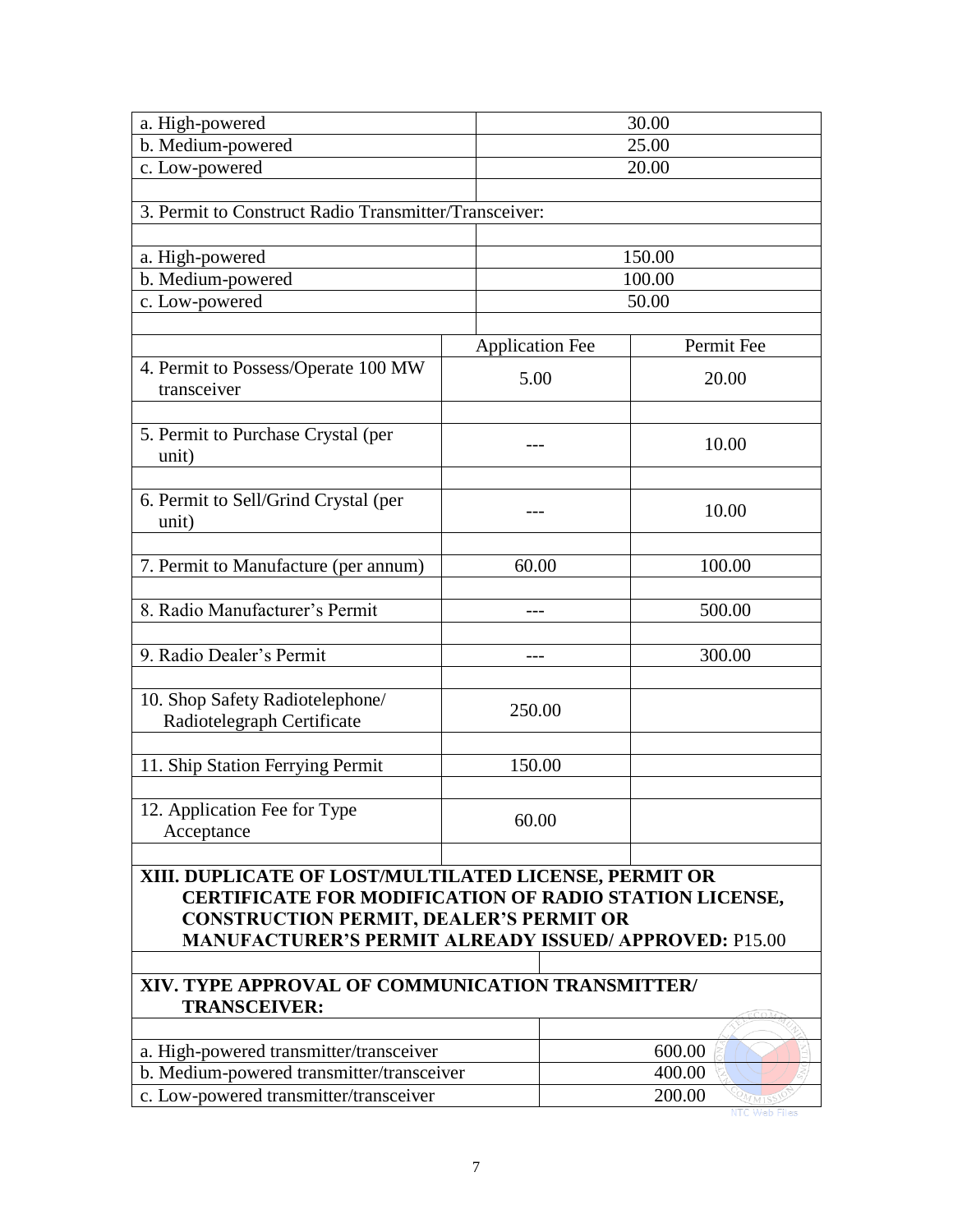| XV. TYPE APPROVAL OF BROADCAST TRANSMITTER/TRANSCEIVER: |                                |  |
|---------------------------------------------------------|--------------------------------|--|
|                                                         |                                |  |
| a. High-powered                                         | 1,000.00                       |  |
| b. Medium powered                                       | 800.00                         |  |
| c. Low-powered                                          | 500.00                         |  |
|                                                         |                                |  |
| XVI. CLASSIFICATION OF STATIONS (According to Power)    |                                |  |
|                                                         |                                |  |
| 1. Radiotelephone Stations:                             |                                |  |
| a. High-powered                                         | above 500 watts                |  |
| b. Medium powered                                       | below 500 watts but above 50   |  |
|                                                         | watts                          |  |
| c. Low-powered                                          | 50 watts and below             |  |
|                                                         |                                |  |
| 2. Radiotelegraph Stations:                             |                                |  |
| a. High-powered                                         | above 500 watts                |  |
| b. Medium powered                                       | below 350 watts but above 50   |  |
|                                                         | watts                          |  |
| c. Low-powered                                          | 50 watts and below             |  |
|                                                         |                                |  |
| 3. Broadcast and Television Stations:                   |                                |  |
| a. High-powered                                         | above 1 KW ERP                 |  |
| b. Medium powered                                       | above 500 watts but below 1 KW |  |
|                                                         | <b>ERP</b>                     |  |
| c. Low-powered                                          | Low-powered 500 watts ERP      |  |
|                                                         |                                |  |

The appropriate construction permit and inspection fees for the corresponding type of services are applicable to the stations operating on the time-sharing basis.

Any radio station under any class may be allowed to have one (1) spare transmitter or transceiver with a power output similar to the main equipment authorized in the license of subject station, upon application therefor and payment of the annual license fee equivalent to FIFTY PER CENT(50%) of the annual license fee of the subject station, renewal every year. The authorized spare transmitter or transceiver shall only be used when the main transmitter or transceiver shall only be used when the main transmitter or transceiver becomes defective and inoperative, informing the Telecommunication Control Bureau (TCB) accordingly in writing of the use of said spare equipment.

The above prescribed rate supersede the rates prescribed in Section 26 of Dept. Order No. 5, Series of 1948; Section 5 of Dept. Order No. 103, Series of 1952; Section 10 of Dept. Order No. 287, Series of 1959; Dept. Order No. 63, Series of 1968; Section 26 of Dept. Order No. 13, Series of 1971; Par. C, Sub-paragraph E of Dept. Order No. 20, Series of 1972; and those prescribed in other orders, circulars, memoranda or instructions which are inconsistent herewith.